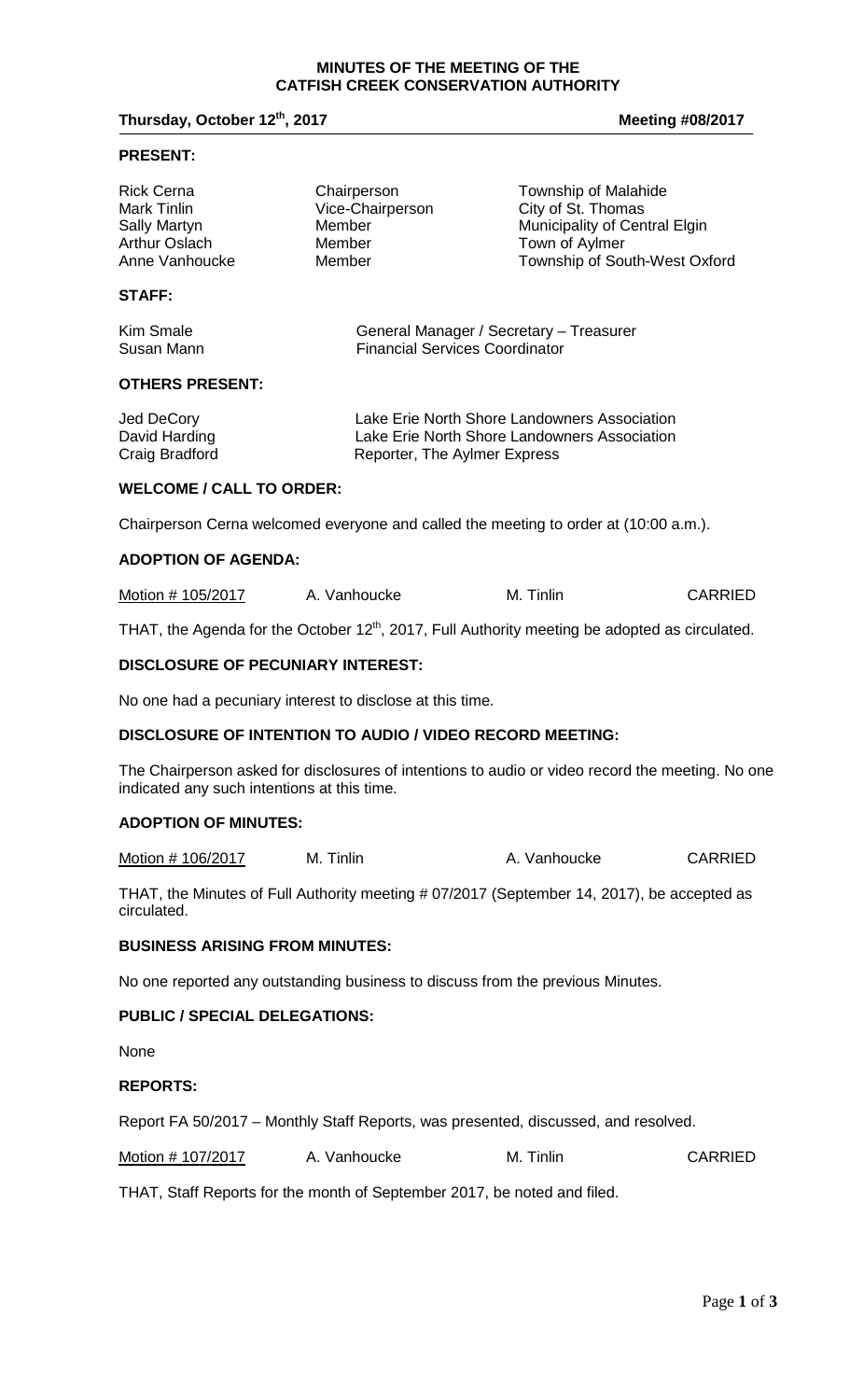| discussed, and resolved.                                                                                                                               | Report FA 51/2017 – September Summary of Revenue and Expenditures, was presented,              |              |                |  |  |
|--------------------------------------------------------------------------------------------------------------------------------------------------------|------------------------------------------------------------------------------------------------|--------------|----------------|--|--|
| Motion # 108/2017                                                                                                                                      | A. Vanhoucke                                                                                   | M. Tinlin    | <b>CARRIED</b> |  |  |
| THAT, Report FA 51/2017, be noted and filed.                                                                                                           |                                                                                                |              |                |  |  |
|                                                                                                                                                        | Report FA 52/2017- Accounts Payable, was presented, discussed, and resolved.                   |              |                |  |  |
| Motion # 109/2017                                                                                                                                      | A. Oslach                                                                                      | A. Vanhoucke | <b>CARRIED</b> |  |  |
| 52/2017.                                                                                                                                               | That, Accounts Payable totaling \$29,594.75, be approved for payment as presented in Report FA |              |                |  |  |
| and resolved.                                                                                                                                          | Report FA 53/2017 – Approved Section 28 Regulation Applications, was presented, discussed,     |              |                |  |  |
| Motion # 110/2017                                                                                                                                      | A. Oslach                                                                                      | A. Vanhoucke | <b>CARRIED</b> |  |  |
| THAT, the Full Authority receive the staff approved Section 28 Regulation Applications Report FA<br>53/2017, as information.                           |                                                                                                |              |                |  |  |
| resolved.                                                                                                                                              | Report FA 54/2017 - Conservation Ontario Council Meeting, was presented, discussed, and        |              |                |  |  |
| Motion # 111/2017                                                                                                                                      | S. Martyn                                                                                      | A. Oslach    | <b>CARRIED</b> |  |  |
| THAT, Report FA 54/2017, be received as information at this time.                                                                                      |                                                                                                |              |                |  |  |
|                                                                                                                                                        | Report FA 55/2017 - C.A. Statistical Survey Results, was presented, discussed, and resolved.   |              |                |  |  |
| Motion # 112/2017                                                                                                                                      | A. Vanhoucke                                                                                   | A. Oslach    | <b>CARRIED</b> |  |  |
| THAT, the 2016 Conservation Authority Statistical Survey Summary of Results attached to<br>Report FA 55/2017, be received as information at this time. |                                                                                                |              |                |  |  |

# **GENERAL MANAGER / SECRETARY - TREASURER'S REPORT:**

#### a) **Cross-Country Meets:**

The General Manager / Secretary-Treasurer informed the members that there are two (2) major cross-country meets being held at the Springwater Conservation Aea on October 12<sup>th</sup> and October  $19<sup>th</sup>$ , 2017.

#### **UNFINISHED BUSINESS:**

None

#### **CHAIRPERSON'S / BOARD MEMBER'S REPORT:**

a) Biennial Tour:

Member Vanhoucke thanked the Board for the opportunity to attend the 2017 Conservation Authorities Biennial Tour hosted by the Credit Valley and Halton Region Conservation Authorities. She noted the drastic differences in the types of conservation restoration activities being undertaken in large urban settings versus rural Ontario. Attempting to retrofit areas surrounded by pavement with a variety of innovative low impact development stormwater management technologies is proving to be a huge challenge. Many of the significant ecological restoration efforts which are currently underway in many of the urban areas are constantly facing development pressures created by urban sprawl. Member Vanhoucke concluded by saying how fortunate we are to live in a rural watershed that still has a large amount of natural habitat remaining.